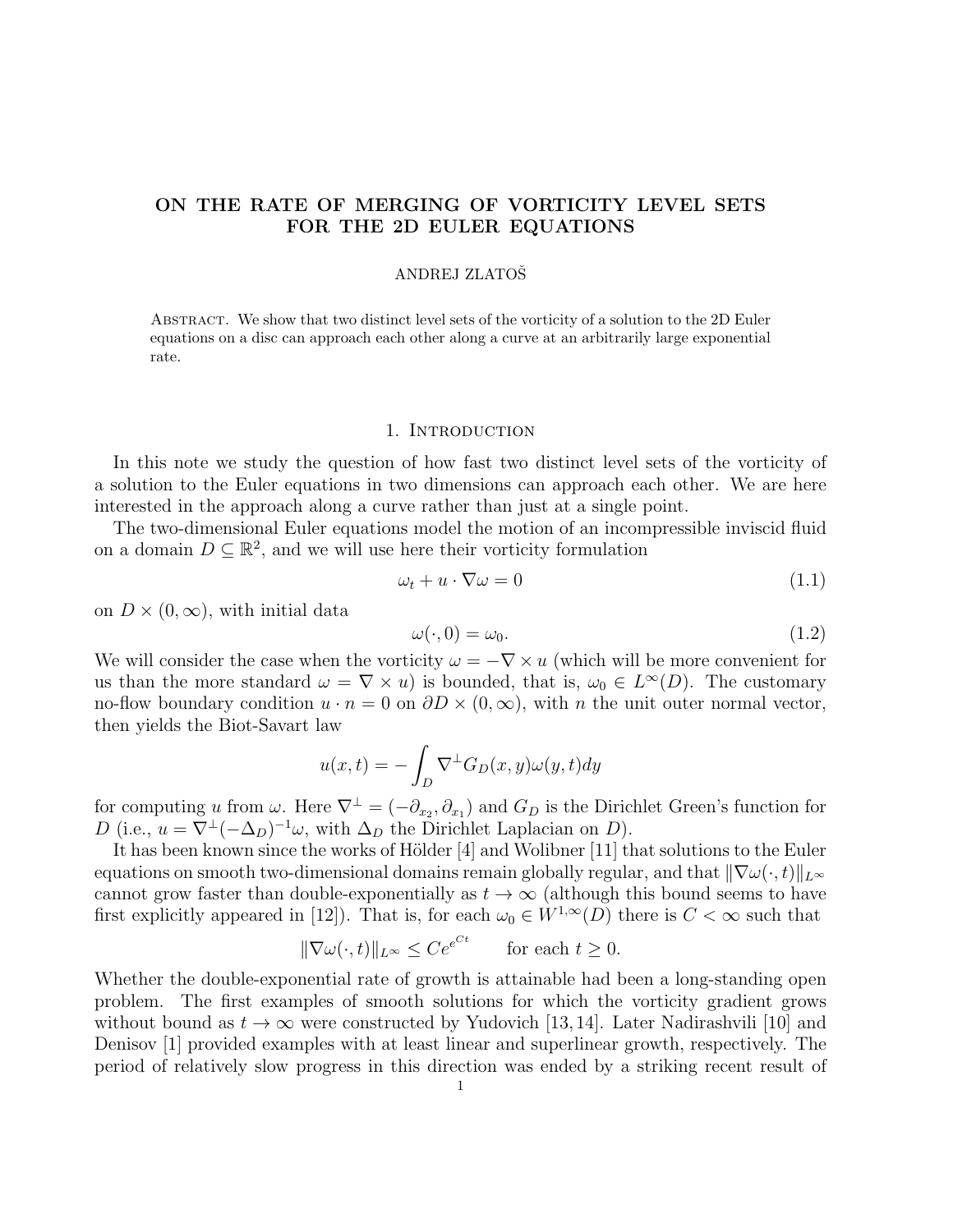Kiselev and Sverák [5]. Motivated by numerical simulations of Luo and Hou  $[8, 9]$  which suggest blow-up for axisymmetric 3D Euler equations, they proved that solutions exhibiting double-exponential growth of the vorticity gradient indeed do exist in two dimensions. This result, which was proved on a disc, was extended to general smooth two-dimensional domains with an axis of symmetry by Xu [15].

The double-exponential growth in [5] is proved to occur on the boundary  $\partial D$ , whose presence is therefore crucial. We note that the fastest growth currently known to occur on a domain without a boundary (i.e., on  $\mathbb{R}^2$  or  $\mathbb{T}^2$ ) is exponential growth of the vorticity gradient for solutions  $\omega(\cdot, t) \in C^{1,\alpha}(\mathbb{T}^2)$   $(\alpha < 1)$ , proved by the author in [16] (see also [7]). Smooth solutions that grow super-linearly have been shown to exist as well, by Denisov [1], who also constructed solutions exhibiting double-exponential growth rate on arbitrarily long but finite time intervals [2] as well as patch solutions subject to a prescribed (regular) stirring for which the two patches approach each other double-exponentially in time [3]. Finally, we note that Kiselev and the author proved that on domains whose boundaries are not everywhere smooth finite time blow-up can occur [6].

We will consider here  $(1.1)$  on a disc, as in [5], although our results easily extend to general smooth two-dimensional domains with a symmetry axis via [15]. For convenience we will work with the unit disc  $D := B_1(e_2)$  centered at  $e_2 = (0, 1)$ , and we will denote its right/left halves by  $D^{\pm} := D \cap (\mathbb{R}^{\pm} \times \mathbb{R})$ . Then we have

$$
G_D(x,y) = \frac{1}{2\pi} \ln \frac{|x-y|}{|x-\bar{y}||y-e_2|}
$$

for  $x \neq y \neq e_2$ , with  $\bar{y} := e_2 + (y - e_2)|y - e_2|^{-2}$ , as well as

$$
u(x,t) = -\int_{D} \left[ \frac{(x-y)^{\perp}}{|x-y|^2} - \frac{(x-\bar{y})^{\perp}}{|x-\bar{y}|^2} \right] \omega(y,t) dy,
$$
 (1.3)

where  $(a_1, a_2)^\perp := (-a_2, a_1)$ .

The following is our main result.

**Theorem 1.1.** For  $D = B_1(e_2)$  and each  $A \geq 1$ , there is  $\delta > 0$  and  $\omega_0 \in C^{\infty}(D)$  with  $\|\omega_0\|_{L^\infty} = 1$  such that the solution  $\omega$  to (1.1)–(1.3) satisfies the following. For any  $t \geq 0$  we have

$$
\omega(0,\beta,t) = 0 \quad \text{for each } \beta \in (0,\delta),
$$

and there is a function  $\alpha_t : (0, \delta) \to (0, e^{-At})$  such that the set of those  $\beta \in (0, \delta)$  for which

$$
\omega(\alpha_t(\beta), \beta, t) = 1
$$

has measure at least  $\delta - 2e^{-At}$ .

Remark. This result implies that  $\|\omega(\cdot, t)\|_{W^{s,p}}$  also grows exponentially as  $t \to \infty$  when  $sp > 1$ . On the other hand, the result in [5] yields double-exponential growth of these norms when  $sp > 2$  (as well as exponential growth for  $(s, p) = (1, 2)$ ).

The solutions that we will consider here are the ones from [5], but we will track their dynamics in the neighborhood of the whole segment  $\{0\} \times [0, \delta]$  rather than only near the origin.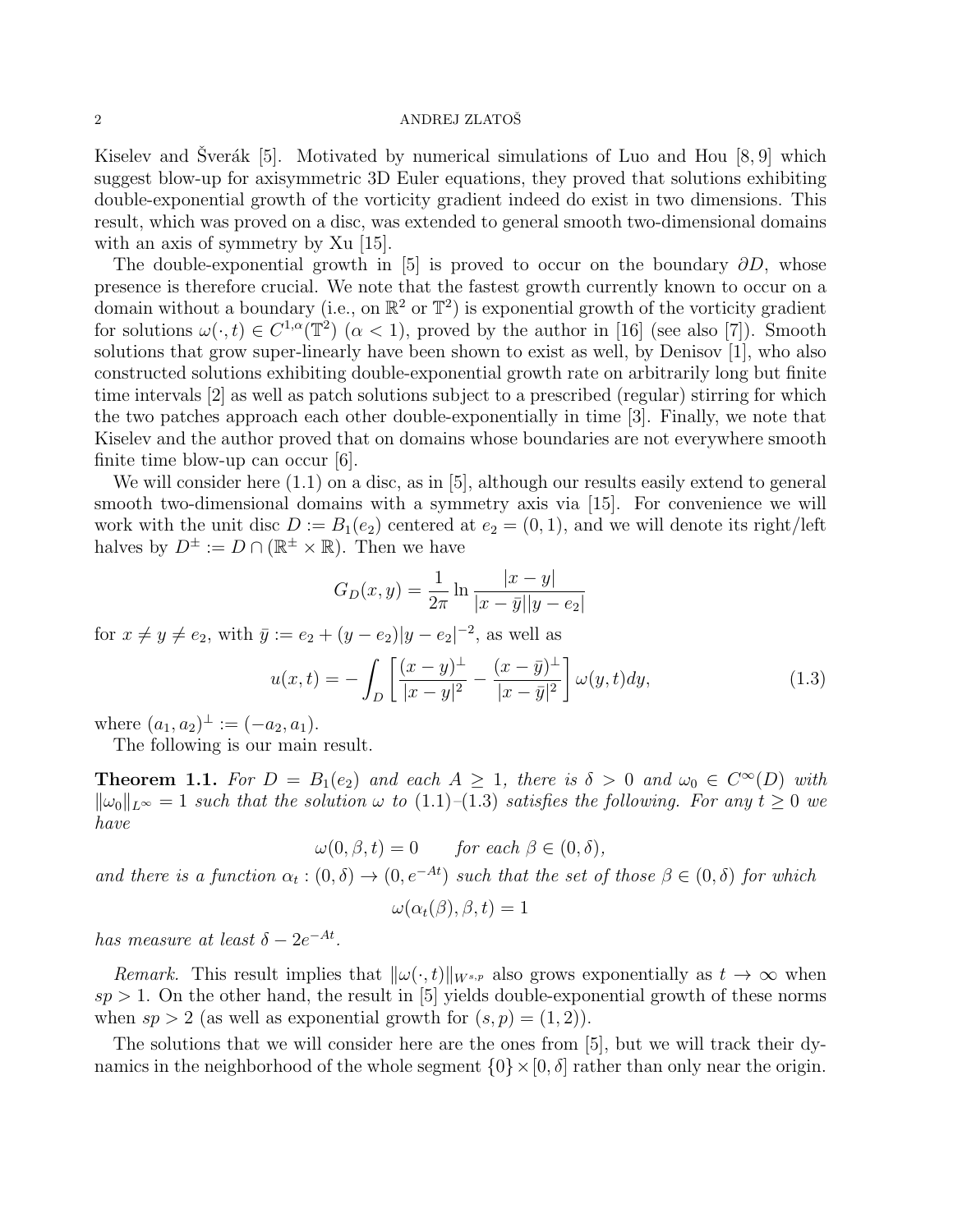A crucial extra ingredient in our argument will also be an *explicit* use of incompressibility of the flow  $u$ , and the corresponding measure-preserving property of its flow map (see  $(3.1)$ ).

We also note that if one were able to establish an additional estimate on these solutions, then one would obtain a super-exponential rate of merging of distinct level sets of  $\omega$  (see Theorem 4.1 and Corollary 4.2 below). In the theoretically best possible case one could even prove a double-exponential rate of merging (see the discussion after Theorem 4.1), although it is not clear whether this case can occur.

In Section 2 we collect some estimates from [5] that we will use. For the convenience of the reader and in order to provide more insight into the arguments that follow, we include the derivation of most of these, with the exception of the key Lemma 2.1. We prove Theorem 1.1 in Section 3, and the discussion of its extension when we are able to obtain additional estimates on  $\omega$  appears in Section 4.

Acknowledgements. The author thanks Alexander Kiselev for useful discussions. He also acknowledges partial support by NSF grants DMS-1652284 and DMS-1656269.

## 2. Some Estimates From [5]

To prove Theorem 1.1, we will employ some estimates from [5], including the following key lemma. Just as in that paper, we will consider solutions  $\omega$  that are odd in  $x_1$  and non-negative on  $D^+$ . That is,

$$
0 \le \omega_0(x_1, x_2) = -\omega_0(-x_1, x_2) \tag{2.1}
$$

for any  $(x_1, x_2) \in D^+$ . Of course, then  $\omega(\cdot, t)$  has the same properties for any  $t \geq 0$  and  $u_1(0, x_2, t) = 0$  for any  $(x_2, t) \in (0, 2) \times (0, \infty)$ . Oddness of  $\omega$  in  $x_1$  also means that, with  $\tilde{x} := (-x_1, x_2)$  the reflection across the vertical axis, we have

$$
u(x,t) = -\int_{D^+} \left[ \frac{(x-y)^{\perp}}{|x-y|^2} - \frac{(x-\bar{y})^{\perp}}{|x-\bar{y}|^2} - \frac{(x-\tilde{y})^{\perp}}{|x-\tilde{y}|^2} + \frac{(x-\bar{\tilde{y}})^{\perp}}{|x-\bar{\tilde{y}}|^2} \right] \omega(y,t) dy.
$$

We denote

$$
D_1^{\gamma} := \{ x \in D^+ : x_1 > \gamma x_2 \},
$$
  

$$
D_2^{\gamma} := \{ x \in D^+ : x_2 > \gamma x_1 \}
$$

for  $\gamma > 0$ , which are obtained by removing from  $D^+$  sectors close to the  $x_2$  and  $x_1$  axes, respectively. Finally, we let

$$
Q(x) := D^+ \cap ([x_1, \infty) \times [x_2, \infty))
$$

for  $x \in D^+$ .

**Lemma 2.1** ([5]). For any  $\gamma > 0$  there is  $C_{\gamma} < \infty$  such that for each  $\omega_0 \in L^{\infty}(D)$  that satisfies (2.1) we have

$$
u_j(x,t) = (-1)^j \left( \frac{4}{\pi} \int_{Q(x)} \frac{y_1 y_2}{|y|^4} \omega(y,t) dy + B_j(x,t) \right) x_j
$$
 (2.2)

when  $x \in D_i^{\gamma}$  $j^{\gamma}$   $(j = 1, 2)$ , with  $B_j$  satisfying

$$
|B_j(x,t)| \le C_\gamma \|\omega_0\|_{L^\infty}.\tag{2.3}
$$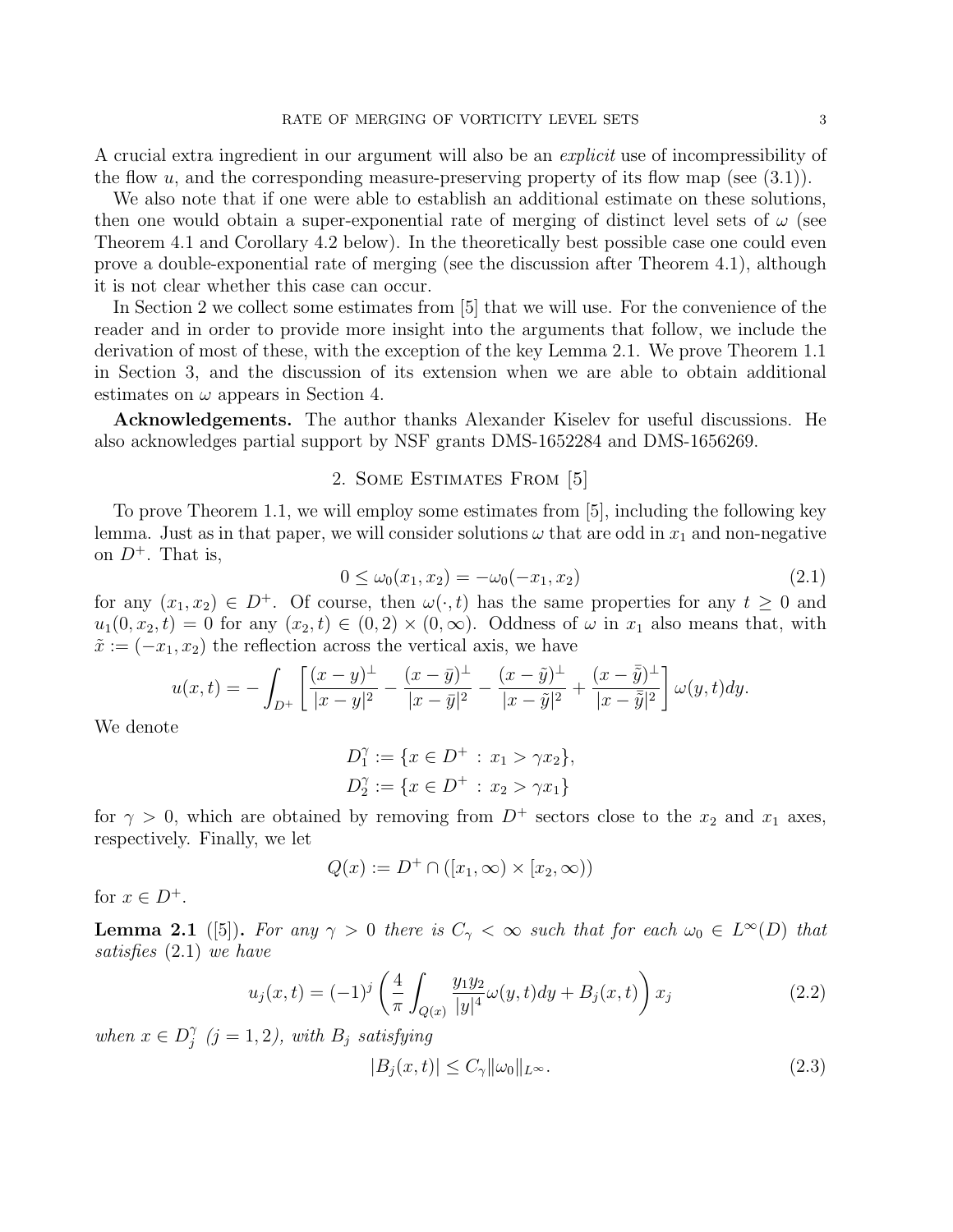Note that when such  $\omega_0$  is close to  $\|\omega_0\|_{L^\infty}$  on all of  $D^+$  except of a small enough region (this property is then preserved by the evolution because  $\omega$  is odd in  $x_1$ ), then the first term in the parenthesis in  $(2.2)$  will dominate the second term for all x close enough to the origin, regardless of where the small exceptional region is located. Indeed, if

$$
\left| \left\{ y \in D^+ : \omega_0(y) < \alpha \|\omega_0\|_{L^\infty} \right\} \right| \le \delta^2 \le \frac{1}{16} \tag{2.4}
$$

for some  $\alpha > 0$  (this then also holds for  $\omega(\cdot, t)$  and any  $t \ge 0$ ) and  $x \in D^+ \cap B_{2\delta}(0)$ , then a simple analysis of the kernel  $y_1y_2|y|^{-4}$  (which decreases radially and is maximized at  $y_1 = y_2$ for any fixed  $|y|$  shows that

$$
\int_{Q(x)} \frac{y_1 y_2}{|y|^4} \omega(y, t) dy \ge \alpha \|\omega_0\|_{L^\infty} \int_{[D^+\backslash B_{4\delta}(0)]\cap D_1^{1/2}\cap D_2^{1/2}} \frac{y_1 y_2}{|y|^4} dy \ge \alpha \|\omega_0\|_{L^\infty} \int_{4\delta}^1 \int_{\pi/6}^{\pi/3} \frac{\sin 2\phi}{2r} d\phi dr
$$

for each  $t \geq 0$ . Therefore, by Lemma 2.1,

$$
(-1)^j u_j(x,t) \ge ||\omega_0||_{L^\infty} \left(\frac{\alpha |\ln 4\delta|}{4} - C_\gamma\right) x_j \tag{2.5}
$$

for each  $\gamma, \alpha, t > 0$  and  $j = 1, 2$  when (2.1) and (2.4) hold and  $x \in D^+ \cap B_{2\delta}(0) \cap D_i^{\gamma}$  $\hat{j}$ . Of course, this estimate is only useful when  $\delta > 0$  is sufficiently small (depending on  $\gamma, \alpha$ ).

We next consider the case  $\|\omega_0\|_{L^\infty} = 1$ , for the sake of simplicity, although it is clear that the argument below works for any fixed  $\|\omega_0\|_{L^{\infty}} > 0$ . Let us take any  $A \geq 1$ , choose  $\gamma = \frac{1}{2}$ 2 and  $\alpha = 1$ , and let

$$
\delta := \frac{1}{4} e^{-4(A + C_{1/2})}.
$$
\n(2.6)

If now  $\omega_0$  satisfies (2.1),  $\|\omega_0\|_{L^\infty} = 1$ , and (2.4) with  $\alpha = 1$ , then (2.5) yields for  $j = 1, 2$ ,

$$
(-1)^{j}u_{j}(x,t) \geq Ax_{j} \qquad \text{for } (x,t) \in (D^{+} \cap B_{2\delta}(0) \cap D_{j}^{1/2}) \times (0,\infty).
$$
 (2.7)

We pick such  $\omega_0 \in C^{\infty}(D)$ , which also equals 1 on the set  $\{x \in D^+ : x_2 \le x_1 \in [\delta^2, \delta]\}.$ 

Following [5], for such  $\omega_0$  and the corresponding solution  $\omega$  and velocity u, let us denote

$$
\underline{u}_1(x_1, t) := \inf_{(x_1, x_2) \in D^+ \& x_2 \le x_1} u_1(x_1, x_2, t),
$$
  

$$
\overline{u}_1(x_1, t) := \sup_{(x_1, x_2) \in D^+ \& x_2 \le x_1} u_1(x_1, x_2, t),
$$

and let  $a, b$  be the solutions of

$$
a'(t) = \overline{u}_1(a(t), t), \qquad a(0) = \delta^2,
$$
\n(2.8)

$$
b'(t) = \underline{u}_1(b(t), t), \qquad b(0) = \delta.
$$
 (2.9)

Note that a, b are decreasing due to (2.7), and they are positive on  $(0, \infty)$  because (2.2) yields the bound

$$
|u_1(x,t)| \le \frac{4}{\pi} ||\omega_0||_{L^{\infty}} (\ln 2 - \ln |x| + C_{\gamma}) x_1
$$
\n(2.10)

for any  $x \in D^+$  with  $x_2 \le x_1$ . Since (2.7) shows that

 $u_1(x, t) < 0 < u_2(x, t)$  when  $0 < x_1 = x_2 \le \delta$  and  $t > 0$ ,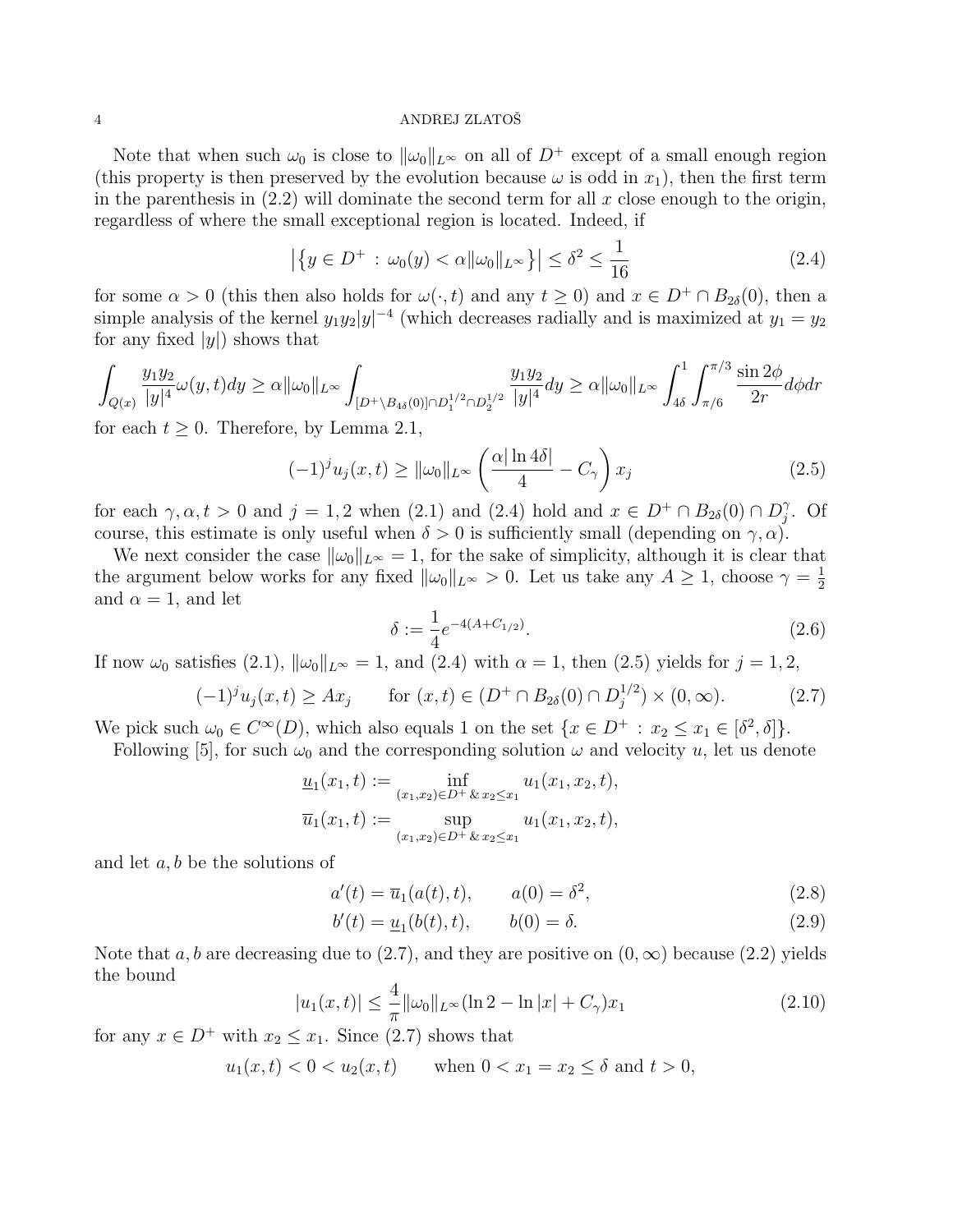it follows that

$$
\omega(\cdot, t) = 1 \qquad \text{on } \{x \in D^+ : x_2 \le x_1 \in [a(t), b(t)]\}
$$
\n(2.11)

for any  $t \geq 0$  such that  $\inf_{s \in [0,t]} (b(s) - a(s)) > 0$ . For any such t, comparing (2.2) for points  $(a(t), x_2) \in D^+$  with  $x_2 \le a(t)$  and for points  $(b(t), y_2) \in D^+$  with  $y_2 \le b(t)$  (and also using the properties of  $\omega(\cdot, t)$  yields

$$
\frac{d}{dt}(\ln a(t) - \ln b(t)) \leq -\frac{4}{\pi} \int_{y \in D^+ \& a(t) < y_2 < y_1 \in [a(t), b(t)]} \frac{y_1 y_2}{|y|^4} dy + \frac{4}{\pi} \int_{[b(t), 1] \times [0, b(t)]} \frac{y_1 y_2}{|y|^4} dy + 2C_{1/2}.
$$

The second integrand is no more than  $y_1^{-2}$  so the integral is bounded above by 1, and the first integral is bounded below by

$$
\int_{2a(t)}^{b(t)} \int_{\pi/6}^{\pi/4} \frac{\sin 2\phi}{2r} d\phi dr \ge \frac{\sqrt{3}\pi}{48} (\ln b(t) - \ln a(t) - \ln 2) \ge \frac{\pi}{32} (\ln b(t) - \ln a(t) - \ln 2),
$$

provided  $b(t) \geq 2a(t)$ . This yields

$$
\frac{d}{dt}(\ln a(t) - \ln b(t)) \le \frac{1}{8}(\ln a(t) - \ln b(t)) + C
$$

for such t, with  $C := \frac{\ln 2}{8} + \frac{4}{\pi} + 2C_{1/2}$ . Gronwall's lemma then shows

$$
\ln \frac{a(t)}{b(t)} \le \left(\ln \frac{a(0)}{b(0)} + C\right) e^{t/8} \tag{2.12}
$$

on any interval  $[0, T]$  such that  $\sup_{t \in [0, T]} \frac{a(t)}{b(t)} \leq \frac{1}{2}$  $\frac{1}{2}$ . Since  $\delta < e^{-1-C}$  due to (2.6), the parenthesis in (2.12) is less than  $-1$  ( $\langle \ln \frac{1}{2} \rangle$ , and we thus obtain (2.12) for all  $t \geq 0$ . We then have

$$
a(t) \le \frac{a(t)}{b(t)} \le (\delta e^C)^{e^{t/8}} \le e^{-e^{t/8}} \tag{2.13}
$$

for all  $t \geq 0$ . In particular,  $\|\nabla\omega(\cdot,t)\|_{L^\infty}$  grows double-exponentially in time (because (2.11) holds and  $\omega(0, t) = 0$  for all  $t \ge 0$ , which is the main result of [5].

### 3. Proof of Theorem 1.1

Consider now any  $A \geq 1$ , and let  $\delta$  be from  $(2.6)$  and  $\omega_0$  as in the two sentences following (2.6). Then a, b from the previous section satisfy (2.11) and (2.13). Fix any  $T \ge 0$ , let

$$
V_T := (0, a(T))^2 \cap D^+,
$$

and for  $s \geq 0$  let

$$
U_T^s:=\Phi_T^s(V_T),
$$

where  $\Phi$  is the flow map for u, given by

$$
\frac{d}{ds}\Phi_T^s(x) = u(\Phi_T^s(x), T + s), \qquad \Phi_T^0(x) = x \in D.
$$

That is,  $U_T^s$  is the set to which the flow u transports  $V_T$  between times T and  $T + s$ . We also let

$$
\tilde{U}_T^s := \{ \Phi_T^s(x) : x \in V_T \& \Phi_T^r(x) \in (0, \delta)^2 \text{ for each } r \in [0, s] \}
$$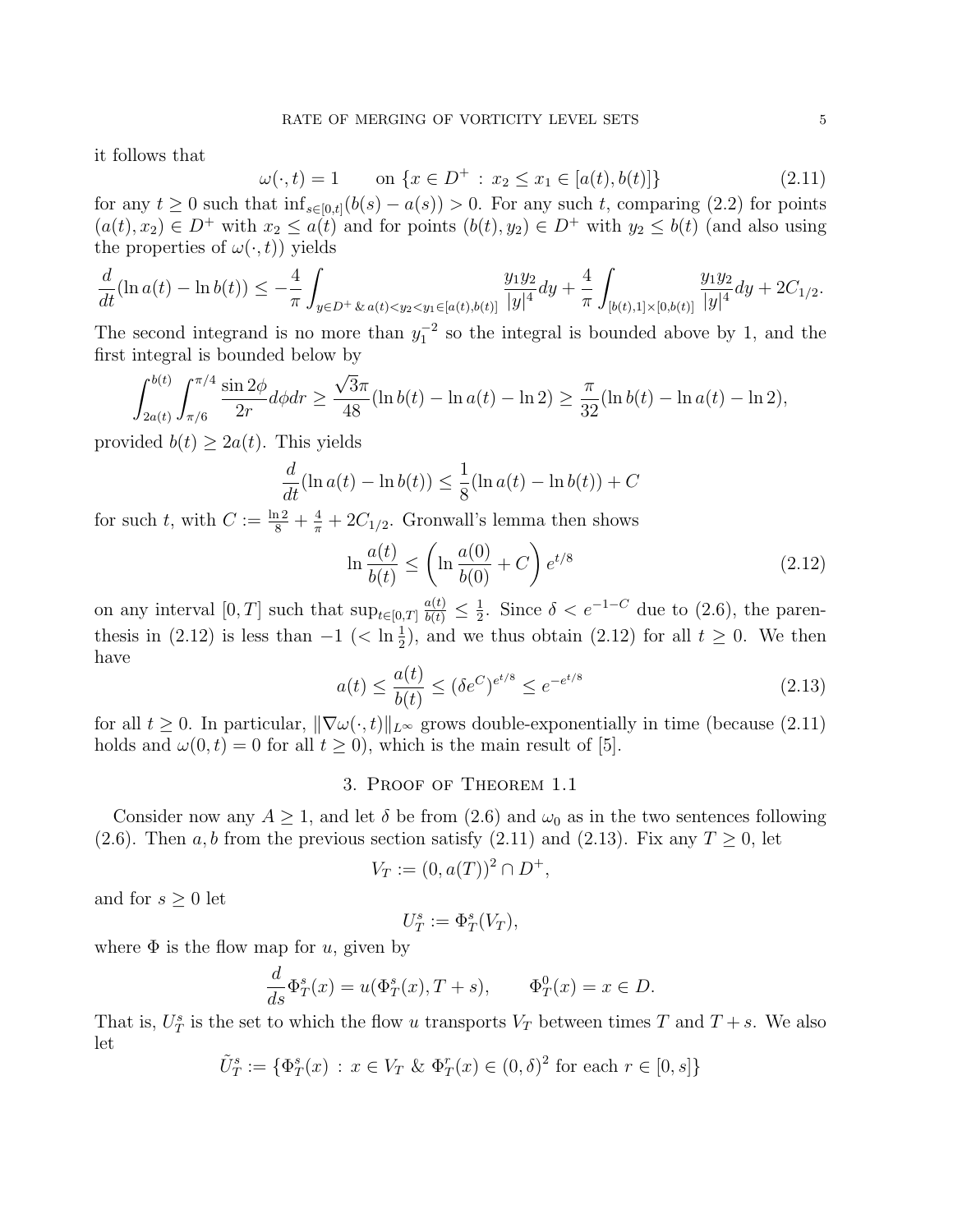be the set of all points from  $U_T^s$  which never left  $(0, \delta)^2 \cap D^+$  as they were transported by u between times  $T$  and  $T + s$ . Since u is divergence free, we have

$$
|\tilde{U}_T^s| \le |U_T^s| = |V_T| < a(T)^2 \tag{3.1}
$$

for each  $T, s \geq 0$ .

The estimate (2.7) applied at  $\{x \in \overline{D^+} : 0 \le x_{3-j} \le x_j = \delta\}$  shows that any point starting in  $V_T$  at time T and leaving  $(0, \delta)^2 \cap D^+$  at a later time must do so across the line  $[0, \delta] \times {\delta}$ , as well as that it will also leave  $[0, \delta]^2$  at the same time. It therefore can lie in  $\partial \tilde{U}^s_T$  at time  $T + s$  only if that is the time of its first departure from  $V_T$ , in which case it also lies in  $[0, \delta] \times {\delta}$ . It therefore follows that

$$
\partial \tilde{U}_T^s \subseteq \Phi_T^s(\partial V_T) \cup ([0,\delta] \times \{\delta\})
$$

for each  $T, s \geq 0$ . (Note that  $\Phi_T^s$  extends continuously to  $\partial D$  because both  $\omega$  and u extended continuously to  $\partial D \times [0,\infty)$ , with u remaining log-Lipschitz because  $\partial D$  is smooth.)

Let us now denote by  $R_k$  ( $k = 1, 2, 3, 4$ ) the four closed segments of  $\partial V_T$  with endpoints at  $(0,0), (a(T), 1-\sqrt{1-a(T)^2}), (a(T), a(T)),$  and  $(0, a(T)),$  with  $R_1$  being the segment between the first two of these points, and the other three segments labeled in counter-clockwise order. Let us also fix

$$
s_T := \frac{1}{A} |\ln a(T)|. \tag{3.2}
$$

Then (2.7) and  $\delta \leq \frac{1}{4}$  $\frac{1}{4}$  show that for each  $x \in R_3$  there is  $r < s_T$  such that  $(\Phi_T^r(x))_2 = \frac{4}{3}$  $\frac{4}{3}\delta$ . In particular,

$$
\Phi_T^{s_T}(R_3) \cap \partial \tilde{U}_T^{s_T} = \emptyset.
$$

Next, (2.7) together with  $\Phi_T^{sr}$  being continuous and satisfying  $\Phi_T^{sr}(\overline{D^+} \cap \overline{D^-}) = \overline{D^+} \cap \overline{D^-}$ and  $\Phi_T^{s_T}(0) = 0$  show that  $\{0\} \times [0, \delta] \subseteq \Phi_T^{s_T}(R_4)$  and in fact

$$
\{0\} \times [0,\delta] \subseteq \partial \tilde{U}_T^{s_T} \tag{3.3}
$$

From (2.7),  $\Phi_T^{s_T}(\partial D) = \partial D$  and  $\Phi_T^{s_T}(0) = 0$  we also have

$$
\Phi_T^s(R_1) \subseteq R_1
$$

for any  $T, s \geq 0$ . From all this it follows that

$$
B := \partial \tilde{U}_T^{s_T} \setminus [R_1 \cup (\{0\} \times [0, \delta]) \cup ([0, \delta] \times \{\delta\})] \subseteq \Phi_T^{s_T}(R_2). \tag{3.4}
$$

Moreover, (3.3) shows that for each  $\beta \in (0, \delta)$  there is  $\alpha_T^{\beta} > 0$  such that

$$
(\alpha_T^{\beta}, \beta) \in \partial \tilde{U}_T^{s_T} \quad \text{and} \quad (0, \alpha_T^{\beta}) \times \{\beta\} \subseteq \tilde{U}_T^{s_T}.
$$
 (3.5)

Then from (3.1) we conclude that

$$
\left| \left\{ \beta \in (0, \delta) \, : \, \alpha_T^{\beta} < a(T) \right\} \right| \ge \delta - a(T) \qquad \text{for each } T \ge 0. \tag{3.6}
$$

Finally, the definition of  $B$  and  $(3.5)$  show that

$$
(\alpha_T^{\beta}, \beta) \in B \qquad \text{for each } \beta \in (1 - \sqrt{1 - a(T)^2}, \delta), \tag{3.7}
$$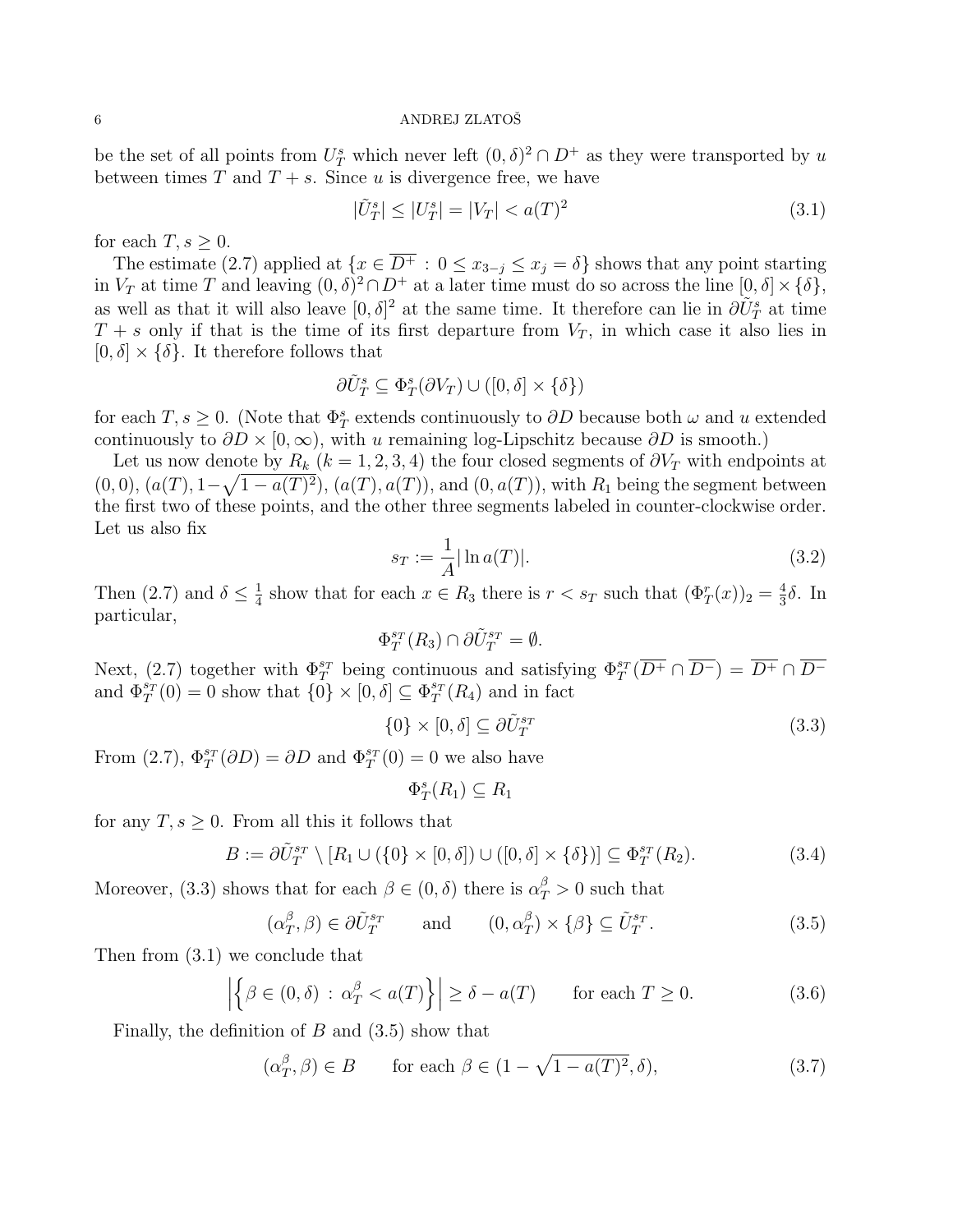and then (3.4) with  $1 - \sqrt{1 - a(T)^2} \le a(T)$  yield

$$
\omega(\alpha_T^{\beta}, \beta, T + s_T) = 1 \qquad \text{for each } \beta \in (a(T), \delta) \text{ and } T \ge 0. \tag{3.8}
$$

Indeed, this holds because (1.1) is a transport equation and  $\omega(x,T) = 1$  for any  $x \in R_2$  due to (2.11). Since  $\omega(0, x_2, T + s_T) = 0$  for any  $x_2 \in (0, 2)$ , the result follows once we notice that (2.13) and (3.2) yield

$$
T + s_T \le 8 \ln |\ln a(T)| + \frac{1}{A} |\ln a(T)|. \tag{3.9}
$$

Indeed, since  $a(\cdot)$  is continuous, for each

$$
t \ge -\frac{1}{A}\ln a(0) = \frac{2}{A}\ln \delta
$$

there is  $T_t$  such that  $T_t + s_{T_t} = t$ . If we also require  $t \geq \frac{2}{A}$  $\frac{2}{A}e^{8A}$ , then either

$$
|\ln a(T_t)| = As_{T_t} \ge e^{8A} \tag{3.10}
$$

or  $T_t \geq \frac{1}{4}$  $\frac{1}{4}e^{8A}$ . In the latter case we use  $e^{8A} \geq (8A)^2$  (due to  $A \geq 1$ ) to conclude  $T_t \geq 64A$ , and then (3.10) again follows from (2.13). Since  $\ln x \leq \frac{x}{8}$  $\frac{x}{8A}$  for  $x \geq e^{8A}$ , we now obtain from  $(3.9)$  that  $t \leq \frac{2}{4}$  $\frac{2}{A}|\ln a(T_t)|$ . This yields  $a(T_t) \leq e^{-At/2}$ , which together with (3.6) implies

$$
\left| \left\{ \beta \in (0, \delta) : \alpha_{T_t}^{\beta} \le e^{-At/2} \right\} \right| \ge \delta - e^{-At/2} \qquad \text{for each } t \ge \max \left\{ 2e^{8A}, 12(1 + C_{1/2}) \right\}, \tag{3.11}
$$

where we also used  $A \geq 1$  and

$$
|\ln \delta| = 4(A + C_{1/2}) + \ln 4 \le 6(A + C_{1/2}).
$$

On the other hand, (3.8) and  $a(T_t) \leq e^{-At/2}$  now yield

$$
\omega(\alpha_{T_t}^{\beta}, \beta, t) = 1 \qquad \text{for each } \beta \in (e^{-At/2}, \delta) \text{ and } t \ge \max\left\{2e^{8A}, 12(1 + C_{1/2})\right\}.
$$
 (3.12)

Replacing A by 2A now yields the result for all  $t \ge \max\left\{2e^{16A}, 12(1+C_{1/2})\right\}$ . To obtain it also for all  $t \in [0, \max\{2e^{16A}, 12(1+C_{1/2})\}]$ , we only need to pick  $\omega_0$  as above which is also equal to 1 on  $D^+\cap([c,1]\times\mathbb{R})$  for a small enough  $c>0$  (because u is log-Lipschitz [4,11], so  $|u_1(x,t)| \leq C(|\log x_1|)x_1$  holds for some C and all  $(x,t) \in D^+ \times (0,\infty)$ .

### 4. Towards a Faster Rate of Merging

Notice that the double-exponential upper bound  $(2.13)$  on  $a(t)$  is in fact not crucial for proving an exponential rate of approach of level sets of  $\omega$  along a segment. Indeed, if we only knew  $a(T) \leq e^{-cT}$  for some  $c > 0$  and all  $t \geq 0$ , we would obtain

$$
t = T_t + s_{T_t} \le \frac{A + c}{Ac} |\ln a(T_t)|.
$$

Then  $a(T_t) \leq e^{-Act/(A+c)}$ , which would yield (3.11) and (3.12) with  $e^{-At/2}$  replaced by  $e^{-Act/(A+c)}$  and a different lower bound on t.

The limitation on obtaining a stronger result using (2.13) comes from our use of the bound  $(2.7)$  for  $u_2$  on the time interval  $[T, T + s_T]$ , which dictates our choice of  $s_T$  from  $(3.2)$ .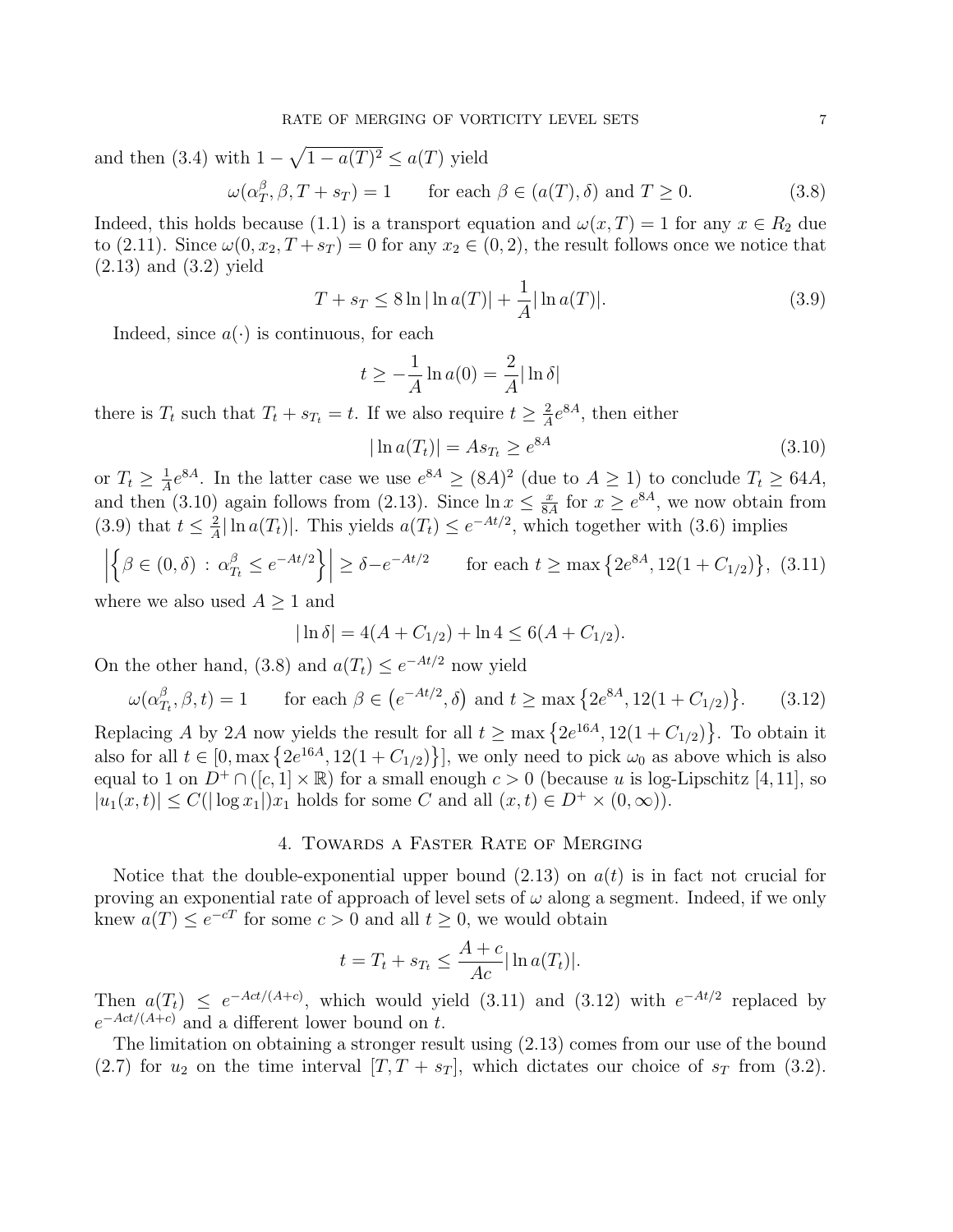However, if we could gain more mileage from (2.2) by proving a faster growth of the second coordinate of  $\Phi_T^s(x)$  for all  $x \in R_3$ , we might be able to improve Theorem 1.1 further.

This would be the case, for instance, if we could obtain a better *lower bound* on  $b(t)$  than (2.13), such as  $b(t) \geq e^{-3e^{t/8}}$  for large t. More generally, let us assume that we have

$$
a(t) \le e^{-ce^{t/C}}
$$
 and  $b(t) \ge e^{-\tilde{c}e^{t/C}}$  for all large enough t, (4.1)

with some  $C > 0$  and  $c > 2\tilde{c} > 0$ . Let us then, for the sake of simplicity, define  $V_T$  in Section 3 with  $e^{-ce^{T/C}}$  in place of  $a(T)$ , and change everything else up to the definition of  $R_k$ accordingly (also, below only consider T large enough so that (4.1) holds for all  $t \geq T$ ).

Now for any  $t \geq 0$  and any  $a(t) \leq x_1 \leq x_2 \leq b(t)$ , we obtain

$$
u_2(x_1, x_2, t) \ge \left(\frac{4}{\pi} \int_{x_2 \le y_2 \le y_1 \le b(t)} \frac{y_1 y_2}{|y|^4} dy - C_{1/2}\right) x_2
$$

from (2.2) and (2.11). The integral can be estimated below by

$$
\int_{2x_2}^{b(t)} \int_{\pi/6}^{\pi/4} \frac{\sin 2\phi}{2r} d\phi dr \ge \frac{\sqrt{3}\pi}{48} (\ln b(t) - \ln 2x_2)
$$

when  $x_2 \leq \frac{b(t)}{2}$  $\frac{(t)}{2}$ , so then

$$
u_2(x_1, x_2, t) \ge \frac{-\ln x_2 + \ln b(t) - \ln 2 - 8C_{1/2}}{8}x_2.
$$
 (4.2)

This is a better estimate than (2.7) when  $x_2 \leq \frac{b(t)}{2}$  $\frac{1}{2}e^{-8(A+C_{1/2})}$ , so it would be useful for  $\Phi_T^s(x)$ when  $x \in R_3$  as long as

$$
(\Phi_T^s(x))_2 \le \frac{b(T+s)}{2e^{8(A+C_{1/2})}}.
$$

Let us therefore take  $x \in R_3$  and consider  $s \geq 0$  such that  $\Phi_T^s(x)$  did not yet exit  $(0, \delta)^2$ thus, in particular,  $(\Phi_T^s(x))_1 \leq (\Phi_T^s(x))_2$  — and also such that with  $\gamma := \frac{1}{2}e^{-8C_{1/2}}$  we have

$$
(\Phi_T^s(x))_2 \le \gamma^2 b(T+s)^2 \quad \left( \le \frac{b(T+s)}{2e^{8(A+C_{1/2})}} \text{ when } T \ge 4 \text{ due to (2.6) and (2.7)} \right). \tag{4.3}
$$

Then from (4.2) we obtain

$$
u_2(\Phi_T^s(x), T+s) \ge \frac{|\ln(\Phi_T^s(x))_2|}{16}(\Phi_T^s(x))_2.
$$

Since also  $(\Phi_T^0(x))_2 = x_2 = e^{-ce^{T/C}}$ , we obtain

$$
(\Phi_T^s(x))_2 \ge e^{-ce^{(16T-Cs)/16C}} \qquad \text{until } (\Phi_T^s(x))_2 = \gamma^2 b(T+s)^2. \tag{4.4}
$$

The equality in (4.4) will be achieved at some  $s' \n\t\leq \frac{16}{C}$  $\frac{16}{C}T$ . Then considering  $s \geq s'$  and applying  $(2.7)$  shows that  $\Phi_T^s(x)$  exits  $(0, \delta)^2$  at some

$$
r < s' + \frac{2}{A} |\ln \gamma b(T + s')| \le \frac{16}{C}T + \frac{2}{A} \left| \ln \gamma b\left(\frac{16 + C}{C}T\right) \right| =: s_T.
$$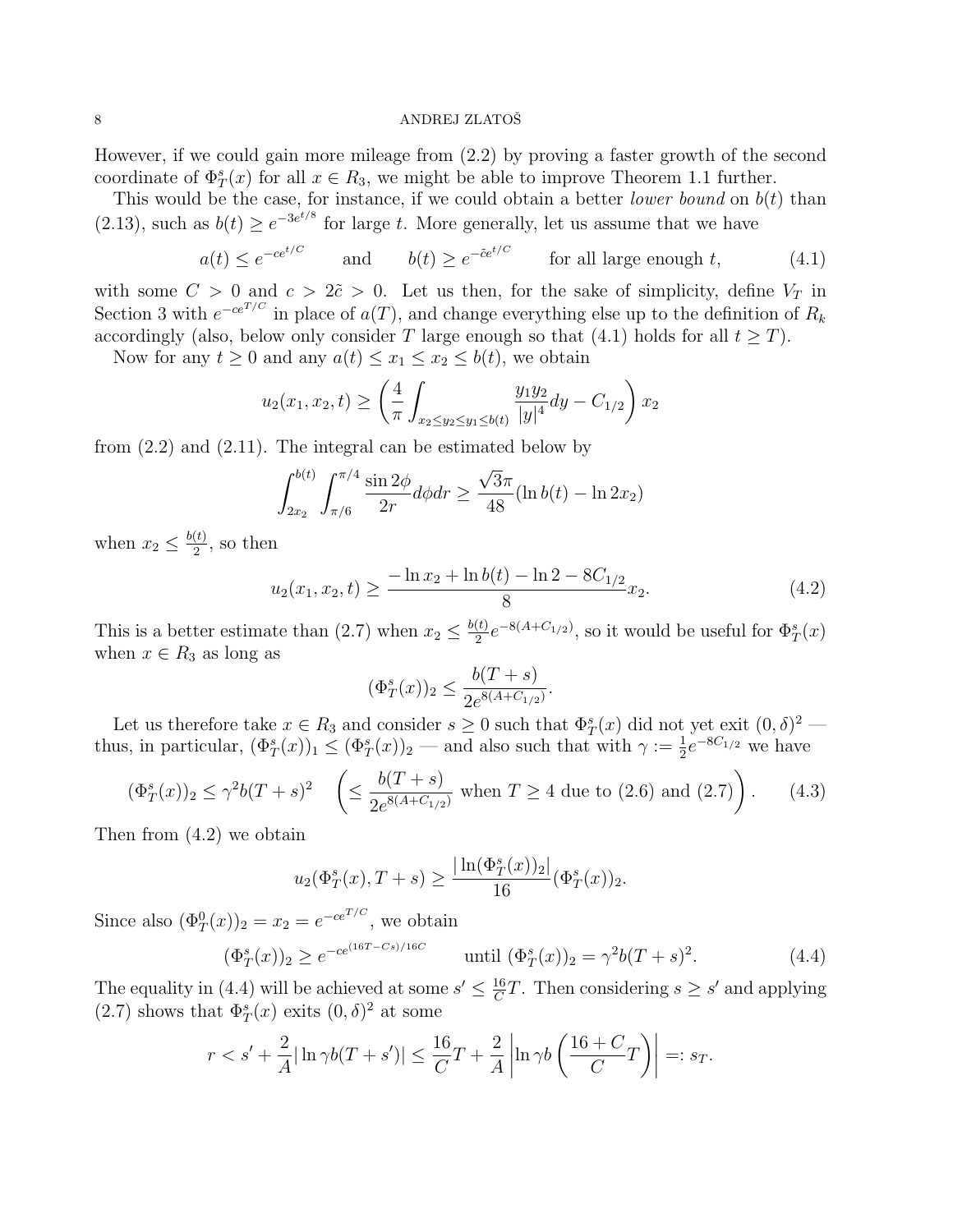The argument from the proof of Theorem 1.1 then applies with this  $s_T$ , and we obtain (3.4)– (3.8) for all large T, with  $e^{-ce^{T/C}}$  in place of  $a(T)$ . Then for any large enough t, the equality  $T_t + s_{T_t} = t$  from that proof becomes

$$
\frac{16+C}{C}T_t + \frac{2}{A} \left| \ln \gamma b \left( \frac{16+C}{C}T_t \right) \right| = t.
$$
\n(4.5)

Since  $b(t) \leq e^{-At}$  by (2.7), we have  $\frac{16+C}{C}T_t \leq \frac{1}{A}$  $\frac{1}{A}|\ln \gamma b(\frac{16+C}{C})$  $\frac{H+C}{C}T_t$ , so we know that  $T_t$  satisfies

$$
b\left(\frac{16+C}{C}T_t\right) \le \gamma^{-1}e^{-At/3} = 2e^{8C_{1/2}}e^{-At/3}.\tag{4.6}
$$

This finally yields (3.11) and (3.12) with  $e^{-At/2}$  replaced by  $e^{-ce^{T_t/C}}$  and a different lower bound on t. Note that this argument also requires

$$
a(t) \le \frac{1}{4}e^{-16C_{1/2}}b(t)^2 \qquad \text{for all large enough } t,\tag{4.7}
$$

so that (4.3) holds at least for  $s = 0$  when  $T = T_t$  (since obviously  $\lim_{t\to\infty} T_t = \infty$ ), but this is guaranteed by  $c > 2\tilde{c}$  in (4.1). (The power 2 in (4.3) and (4.7) could be replaced by any power  $p > 1$ , at the expense of some constants above being different, so  $c > \tilde{c}$  in fact suffices to obtain a result here.)

We have therefore proved the following result (notice that b is decreasing, so replacing  $\leq$ by  $=$  in (4.6) can only decrease  $T_t$ ).

**Theorem 4.1.** Let  $D = B_1(e_2)$ ,  $D^+ := D \cap (\mathbb{R}^+ \times \mathbb{R})$ ,  $C_{1/2}$  be from Lemma 2.1,  $A \geq 1$ , and δ be from (2.6). Consider any  $ω_0 ∈ C<sup>∞</sup>(D)$  satisfying (2.1),  $||ω_0||_{L<sup>∞</sup>} = 1$ ,

$$
|\{x \in D^+ : \omega_0(x) < 1\}| \le \delta^2
$$

and equal to 1 on the set  $\{x \in D^+ : x_2 \le x_1 \in [\delta^2, \delta]\}$ , and let  $\omega$  solve  $(1.1)$ - $(1.3)$ . If a, b from (2.8), (2.9) satisfy (4.1) with  $C > 0$  and  $c > 2\tilde{c} > 0$ , then the claims in Theorem 1.1 hold for all large enough t, with  $e^{-At}$  replaced by  $e^{-ce^{T_t/C}}$  and  $T_t$  solving

$$
b\left(\frac{16+C}{C}T_t\right) = 2e^{8C_{1/2}}e^{-At/3}
$$

Let us now consider the theoretically best possible scenario. For  $\omega$  as above, the best lower bound on b we could hope for is

 $b(t) \geq c'e^{-C't}$  for all large enough t, (4.8)

.

with some  $c' \in (0,1)$  and  $C' \geq A$  (due to (2.7)). If this is the case, then (4.1) certainly holds and (4.6) yields

$$
T_t \ge \frac{CA}{(50 + 3C)C'}t
$$
 for all large enough t.

That is, (3.11) and (3.12) would hold with  $e^{-At/2}$  replaced by  $e^{-ce^{At/(50+3C)C'}}$  and a different lower bound on t. Hence, the exponential lower bound  $(4.8)$  on  $b(t)$  would yield a doubleexponential rate of approach of two distinct level sets of  $\omega$  along a segment.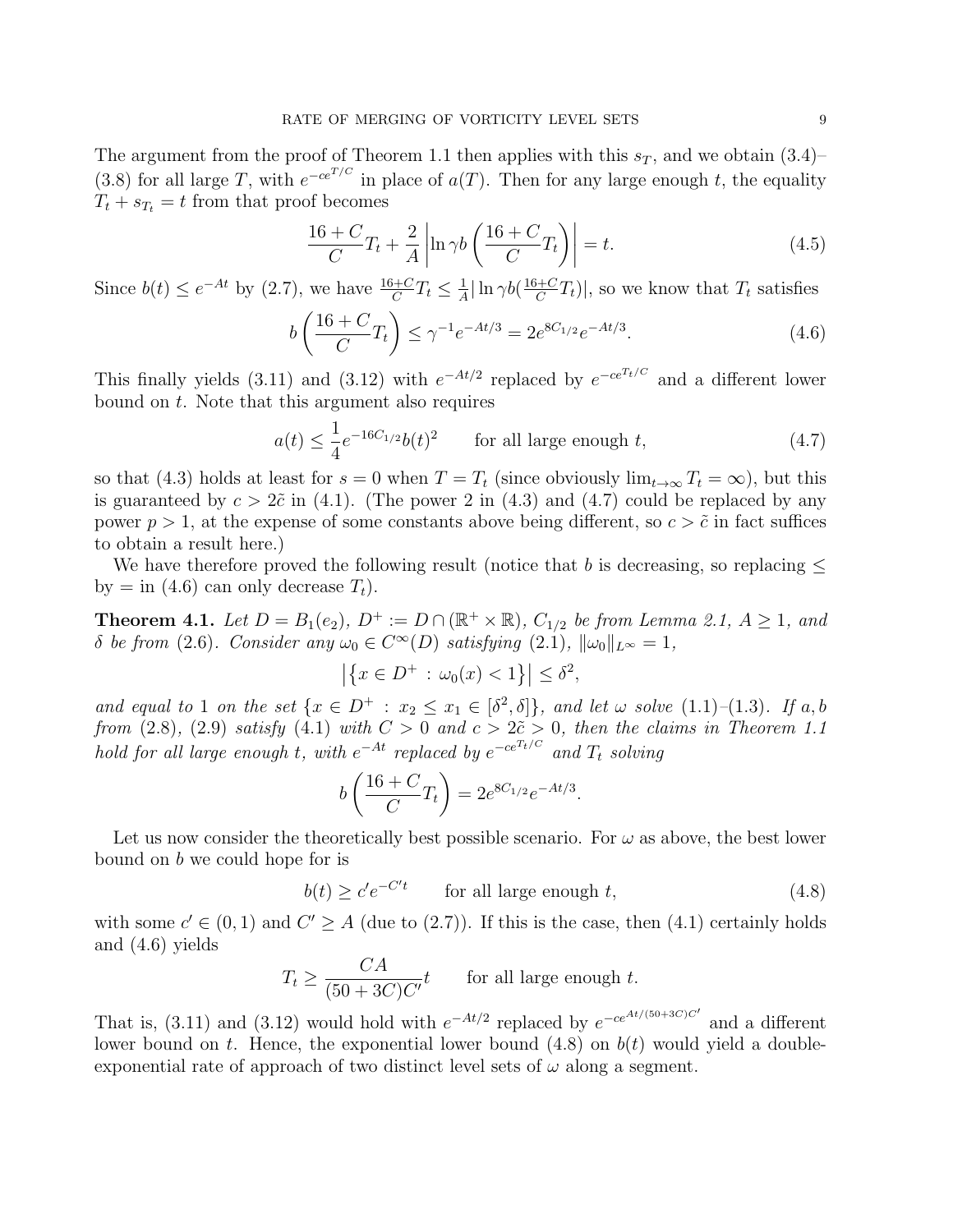Of course, it is not at all clear whether  $(4.8)$  can hold for some  $\omega$  satisfying our hypotheses. Nevertheless, even a much weaker lower bound may provide a stronger result than Theorem 1.1. For instance, if we can prove that

$$
a(t) \le e^{-ce^{t/C}}
$$
 and  $b(t) \ge e^{-c'e^{t/C'}}$  for all large enough t, (4.9)

with  $c, c' > 0$  and  $C < C'$ , then Theorem 4.1 yields a super-exponential rate of approach whenever  $C' > 16+C$  (we obtain (3.11) and (3.12) with  $e^{-At/2}$  replaced by  $e^{-c(At/4C')C^{7/(16+C)}}$ ).

However, we can do even better in this case because if we only have a double-exponential lower bound on  $b(t)$ , then the above argument may be further optimized by this time choosing s' so that  $(\Phi_T^{s'} )$  $(T(T(x))_2 = \gamma^2 e^{-2c'e(T+s')/C'}$ . We then obtain  $s' \leq \frac{16(C'-C)}{(16+C')C}$  $\frac{16(C'-C)}{(16+C')C}T+o(1)$  (with  $o(1)=o(T^0)$ ) as  $T \to \infty$ ). Therefore

$$
T + s' \le \frac{(16 + C)C'}{(16 + C')C}T + o(1),
$$

so we can replace (4.5) by

$$
\frac{(16+C)C'}{(16+C')C}T_t + o(1) + \frac{2}{A}\left|\ln \gamma e^{-c'e^{[(16+C)C'T_t/(16+C')C+o(1)]/C'}}\right| = t.
$$

This yields

$$
T_t = \frac{(16 + C')C}{16 + C} \ln \frac{At}{2c'} + o(1),
$$

and hence leads to (3.11) and (3.12) with  $e^{-At/2}$  replaced by  $e^{-\kappa t^{(16+C')/(16+C)}}$  for some  $\kappa > 0$ , and with a different lower bound on  $t$ . So we again have a super-exponential rate of approach of distinct level sets of  $\omega$  along a segment, but this time whenever  $C < C'$ :

**Corollary 4.2.** Let  $D, A, \delta, \omega$  be as in Theorem 4.1. If a, b from  $(2.8)$ ,  $(2.9)$  satisfy  $(4.9)$ with  $c, c' > 0$  and  $C < C'$ , then the claims in Theorem 1.1 hold for all large enough t, with  $e^{-At}$  replaced by  $e^{-\kappa t^{(16+C')/(16+C)}}$  for some  $\kappa > 0$ .

### **REFERENCES**

- [1] S. Denisov, Infinite superlinear growth of the gradient for the two-dimensional Euler equation. Discrete Contin. Dyn. Syst. A 23 (2009), 755–764.
- [2] S. Denisov, Double-exponential growth of the vorticity gradient for the two-dimensional Euler equation Proceedings of the AMS 143 (2015), 1199–1210.
- [3] S. Denisov, The sharp corner formation in 2D Euler dynamics of patches: infinite double exponential rate of merging, Arch. Rational Mech. Anal. 215 (2015), 675–705.
- [4] E. Hölder, Uber die unbeschränkte Fortsetzbarkeit einer stetigen ebenen Bewegung in einer unbegrentzten inkompressiblen Flüssigkeit (German), Math. Z. 37 (1933), 727–738.
- [5] A. Kiselev and V. Šverák, *Small scale creation for solutions of the incompressible two dimensional Euler* equation, Annals of Math.  $180$  (2014), 1205-1220.
- [6] A. Kiselev and A. Zlatoš, *Blow up for the 2D Euler equation on some bounded domains*, J. Differential Equations 259 (2015), 3490–3494.
- [7] Z. Lei and J. Shi, Infinite-time exponential growth of the Euler equation on two-dimensional torus, preprint.